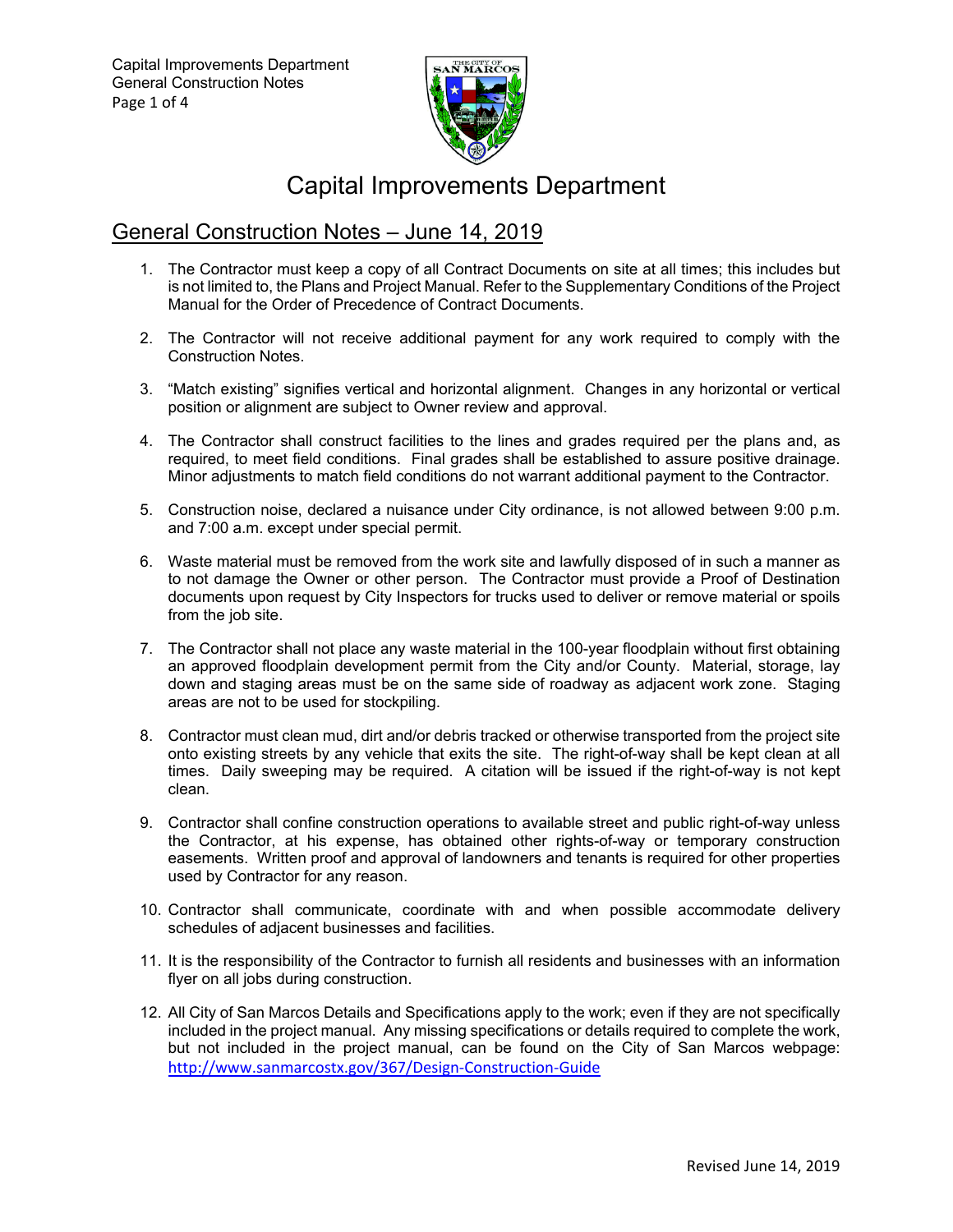#### Utility Notes

- 1. Location and depths of existing utilities, including water & sewer services, shown on the plans are approximate only. Actual locations and depths must be field verified by the Contractor at least 48 hours prior to construction and well in advance of work. It shall be the Contractor's responsibility to locate utility service lines as required for construction and to protect them and maintain continual service during construction. All exposed utilities during excavation must be supported and restrained, as necessary.
- 2. The Contractor shall mechanically restrain all fittings. Bell joints shall be mechanically restrained in accordance with the Engineer's specifications that are based on site conditions. The Contractor shall use a joint restraint table, sealed by the Engineer. If a joint restraint table is not available, all joints must be mechanically restrained. All mechanically restrained fittings are subsidiary to the 510 specification.
- 3. Any portion of work, including traffic control utility permitting, which lies in Texas Department of Transportation (TxDOT), UPRR, or county property or right-of-way shall comply with respective entities permitting guidelines. The Contractor must notify the respective entities' inspector before work begins.
- 4. The Contractor shall submit a permit for any water tie-in and/or shutoff to the Inspector at least three (3) weeks in advance of the work.
- 5. Contractor shall notify all residents, who will be affected by any disruption of service, with handouts provided by Inspector.
- 6. The Contractor will keep the area (on top of and around) the water meter box valves free of all objects, and debris at all times.
- 7. The Contractor may not operate any City owned valve. The Contractor will be fined if a water valve is operated without express written consent of the Water Utility, regardless of who installed the valve.
- 8. If electric overhead power lines exist in the project area, Texas Law Article 1436c, prohibits all activities in which persons or equipment may come within six (6) feet of energized overhead power lines and Federal Regulations, Title 29, Part 1910.180(i) and Part 1926.550(a)(15) require a minimum of ten (10) feet from these facilities. Where Contractor must work near overhead power lines, call 512.393.8313 for the lines to be de-energized and/or moved at Contractor's expense.
- 9. All testing shall be complete prior to tying into existing system.
- 10. All construction water meters shall be obtained from the City of San Marcos Water Department with the appropriate form. Only City personnel may relocate temporary meters from one hydrant to another.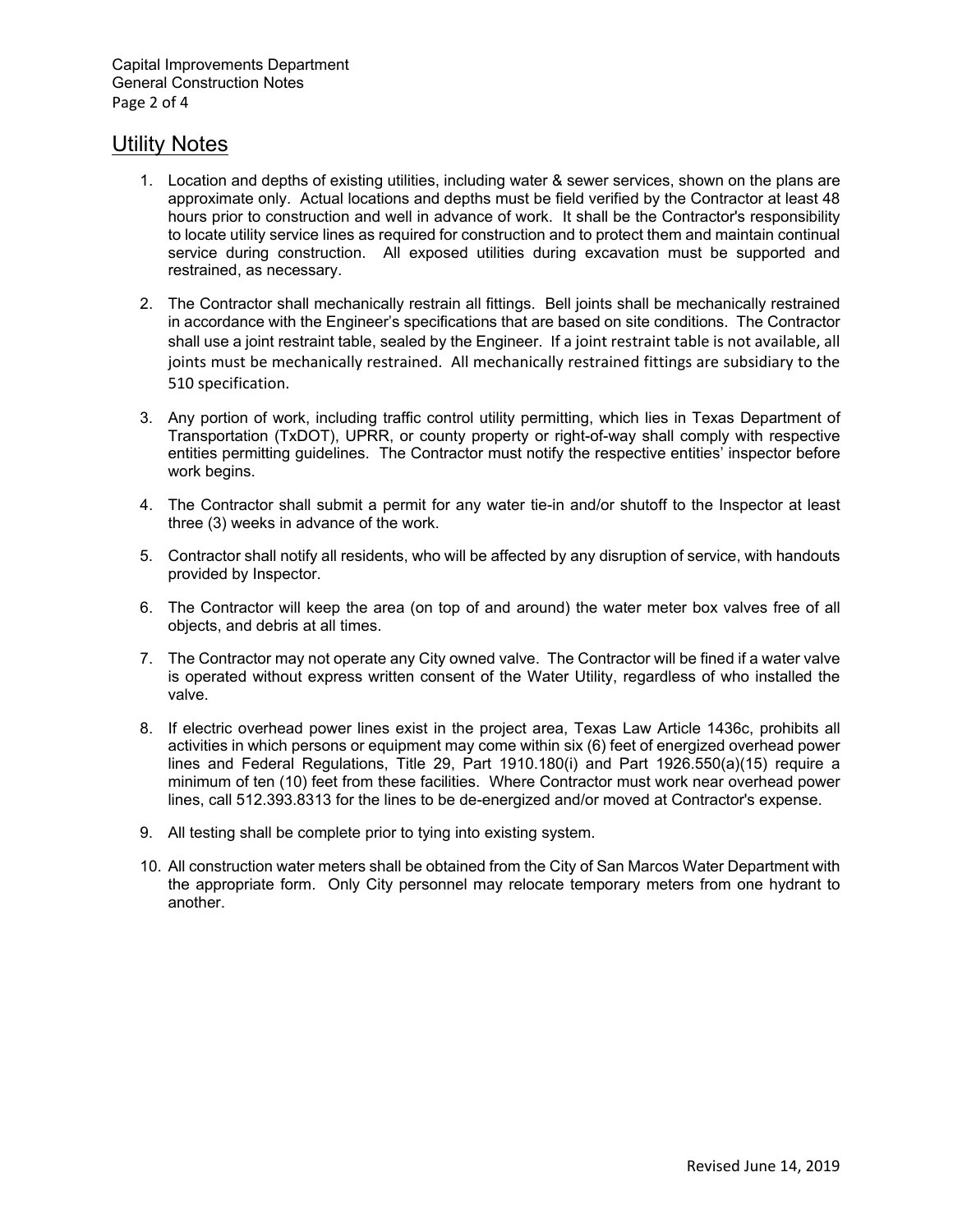#### Erosion Control Notes

- 1. All disturbed areas during construction shall be restored per the 600 series specifications with a minimum of four (4) inches of topsoil and seeding/sodding. No payment shall be made for restoration outside the limits of construction.
- 2. Adequate dust control measures shall be required at all times. This includes, but is not limited to, daily watering of the site, daily sweeping of the site, keeping spoils covered or any other measured deemed necessary by the inspector.

#### Tree Protection and Preservation General Notes

- 1. The Contractor will not operate or store equipment, vehicles or materials within the root protection zone of any tree within or near the project.
- 2. Trees shall be protected per Item 610S Preservation of Trees and Other Vegetation.

#### Traffic Notes and Special Conditions

- 1. The Contractor must maintain all streets within project limits by repairing trenches, potholes, and leveling up with asphalt at no additional cost to the City, at the end of each workday. The Contractor shall provide for access to residences and all businesses at all times within all the phases of the work. When the work requires the excavation of the street and the removal of the existing driveway approaches and sidewalks, the Contractor shall be responsible for providing temporary all-weather access to the businesses and residences. The temporary driveway approaches shall be constructed with cold mix asphalt at no separate cost to the City.
- 2. Any damage to permanent traffic signals, the controller box, loops or conduits during or upon completion of the project shall be repaired or replaced at the Contractor's expense. The decision to repair, as opposed to replace, the damaged equipment shall be made by the City of San Marcos Public Services Transportation Division.
- 3. Accessibility Requirements:
	- a. Prior to initiating the construction of new driveway approaches, the Contractor shall give advance warning in person, or in writing, of at least 48 hours to each residence that will be immediately affected.
	- b. For businesses with more than one driveway, at least one driveway shall remain open while the other new driveway approaches are constructed. For businesses with only one driveway, the new driveway approaches shall be constructed in half widths, unless a temporary asphalt driveway is first installed at no additional cost to the City.
	- c. Construction of a driveway 20 feet or greater in width must be done one half at a time to allow continuous access to the property.